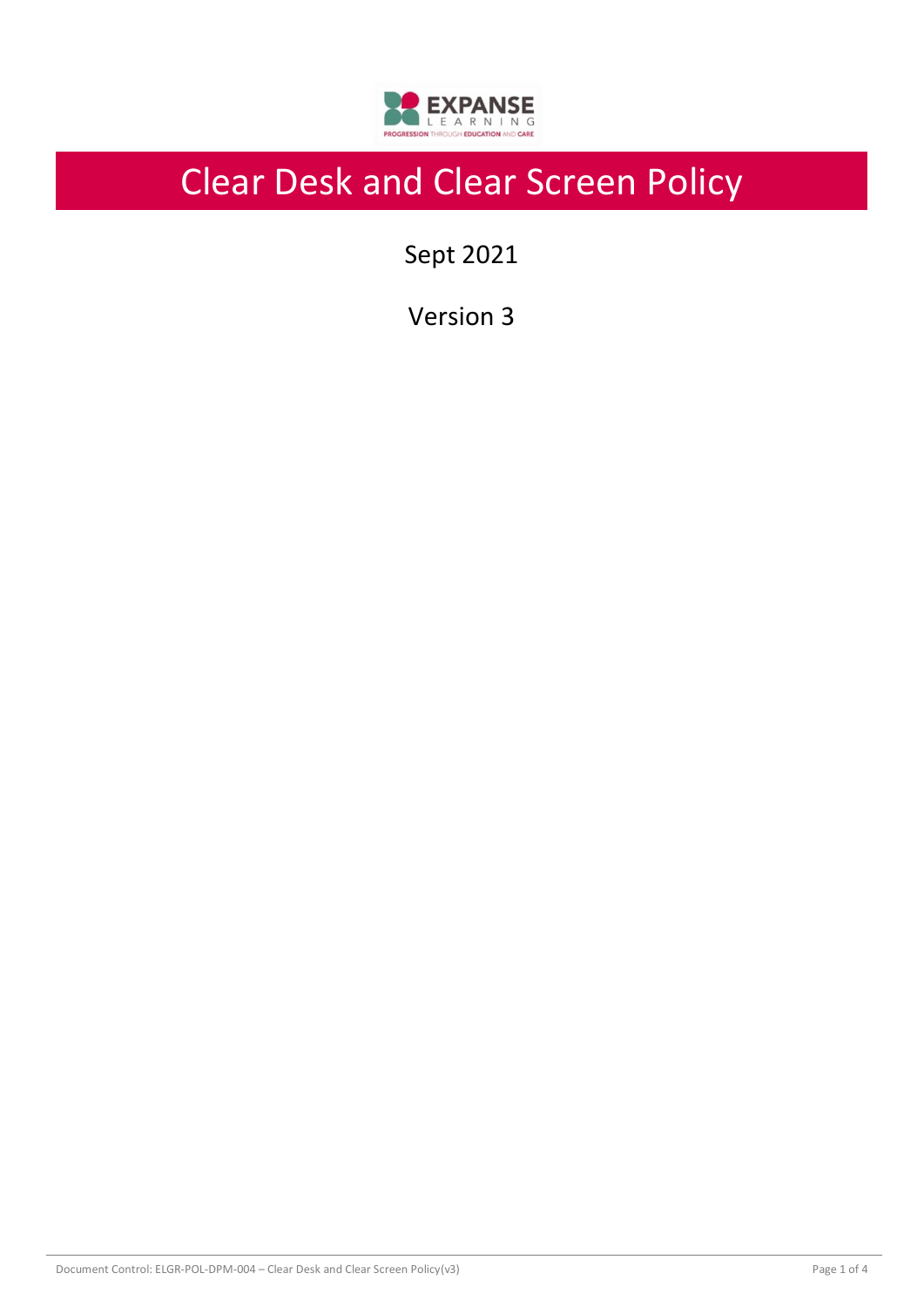### **Contents**

| 1. | <b>SCOPE</b>                  |                |
|----|-------------------------------|----------------|
| 2. | <b>INTRODUCTION</b>           | 3              |
|    | 3. ROLES AND RESPONSIBILITIES | 3              |
|    | 4. CLEAR DESK PROCEDURE       | 3              |
|    | 5. CLEAR SCREEN PROCEDURE     | $\overline{4}$ |
| 6. | MONITORING ARRANGEMENTS       | 4              |
|    |                               |                |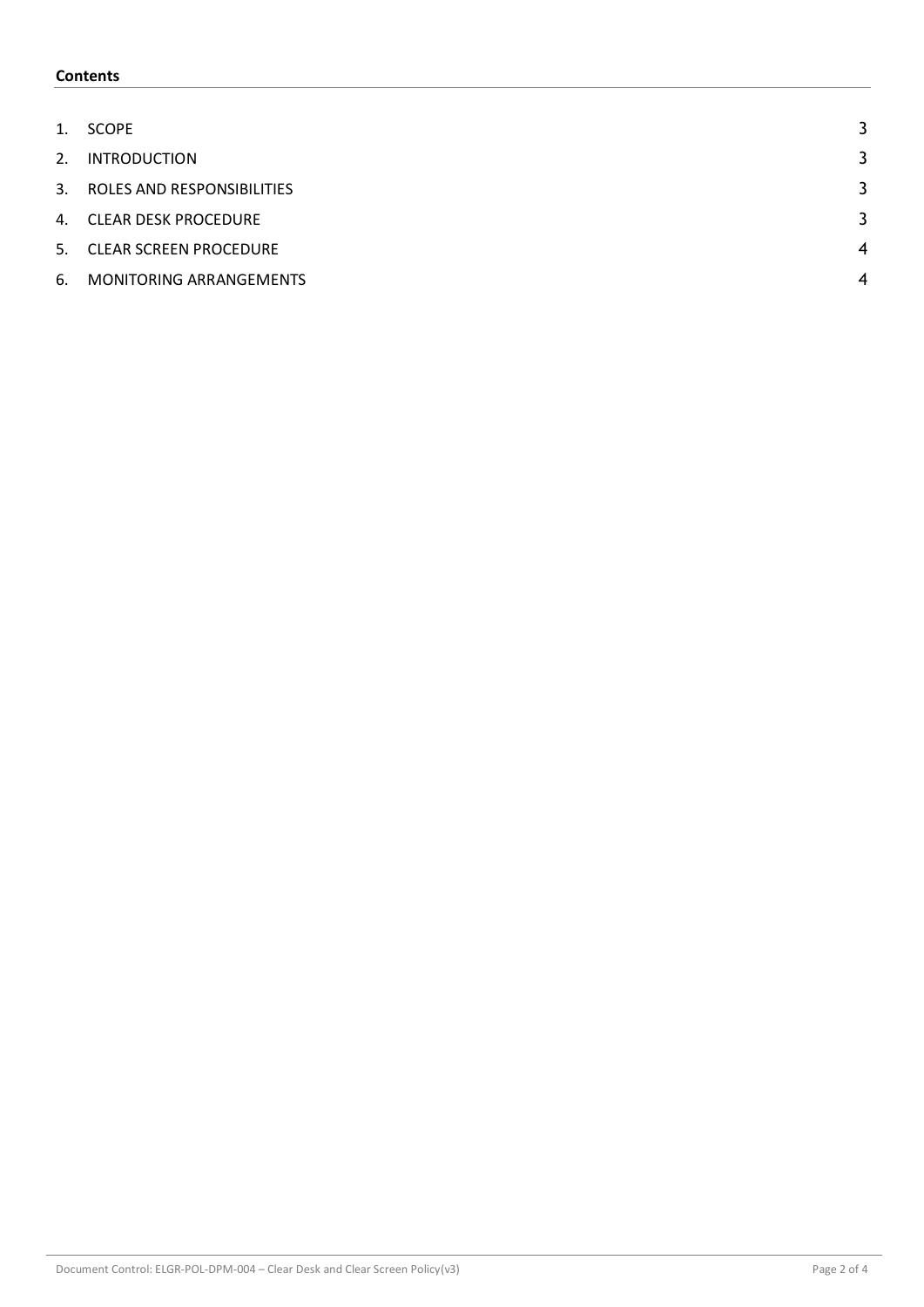# <span id="page-2-0"></span>**1. Scope**

This policy applies to all staff at Expanse Learning who has access to the Company information, information assets or IT equipment. This may include, but is not limited to employees of Expanse Learning, governors, temporary workers, partners and contractual third parties. All those who use or have access to information must understand and adopt this policy and are responsible for ensuring the security of Expanse Learning information systems and the information that they use or handle.

## <span id="page-2-1"></span>**2. Introduction**

This policy has been introduced to contribute to compliance with the General Data Protections Regulations (GDPR) guidelines, which are due to be implemented in May 2018. The requirements of GDPR are mandatory and Expanse Group takes the issue of Data Protection very seriously.

Information is an asset. Like any other business asset, it has a value and must be protected. Systems that enable us to store, process and communicate this information must also be protected in order to safeguard information assets. 'Information systems' is the collective term for our information and the systems we use to store, process and communicate it.

This document should be read in conjunction with the other information system policies and procedures – all of which are available in the Employee Portal:

- Data Protection and Privacy Notice
- Freedom of Information Policy
- Data Breach Policy
- Complaints Policy

Personal data is any data that exists in any of the above that can identify a living person e.g. names, photographs, biometrics, CCTV etc. It applies to pupil, parent and staff data.

Paper records containing personal data which are left on desks/workstations overnight or for long periods of time are at risk of theft, unauthorised disclosure and damage. By ensuring that staff securely lock away any of these papers at the end of the day, when they are away at meetings and over lunchtime this risk can be reduced.

Security risks of unauthorised access to electronic records are also prevalent when PC screens are left unattended.

This policy sets out Expanse Learning's requirements for each member of staff to protect any documents or records that contain personal data which are kept at their desk/workstation either temporarily or permanently and covers records in all formats including:

- a. Paper
- b. Electronic documents
- c. Emails
- d. Visual images such as work-related photographs
- e. Audio and video recordings
- f. Laptops / IPADs
- g. Databases (Databridge and Pics)

# <span id="page-2-2"></span>**3. Roles and Responsibilities**

It is important that all staff understand what is required of them and comply with this policy.

All staff are responsible for ensuring the information on their desk/workstation or screen is adequately protected in compliance with all relevant Expanse Learning policies and procedures.

#### <span id="page-2-3"></span>**4. Clear Desk Procedure**

Personal confidential information must be locked away when not in use and never left unattended. When printing documents containing personal data, ensure that you select an appropriately located printer where you are able to retrieve your printing immediately. Do not leave personal confidential information for others to find.

An easy way to comply with the clear desk procedure is to work with electronic documents whenever possible – "do you need to print it"?

Ensure documents are disposed of securely. Never put documents containing sensitive, personal or corporate sensitive information in the general waste bins.

All Portable Computing & Data Storage Devices (PCDs) such as mobile phones, tablets, cameras and laptops should be password and/or personal ID protected and locked away securely at the end of the working day.